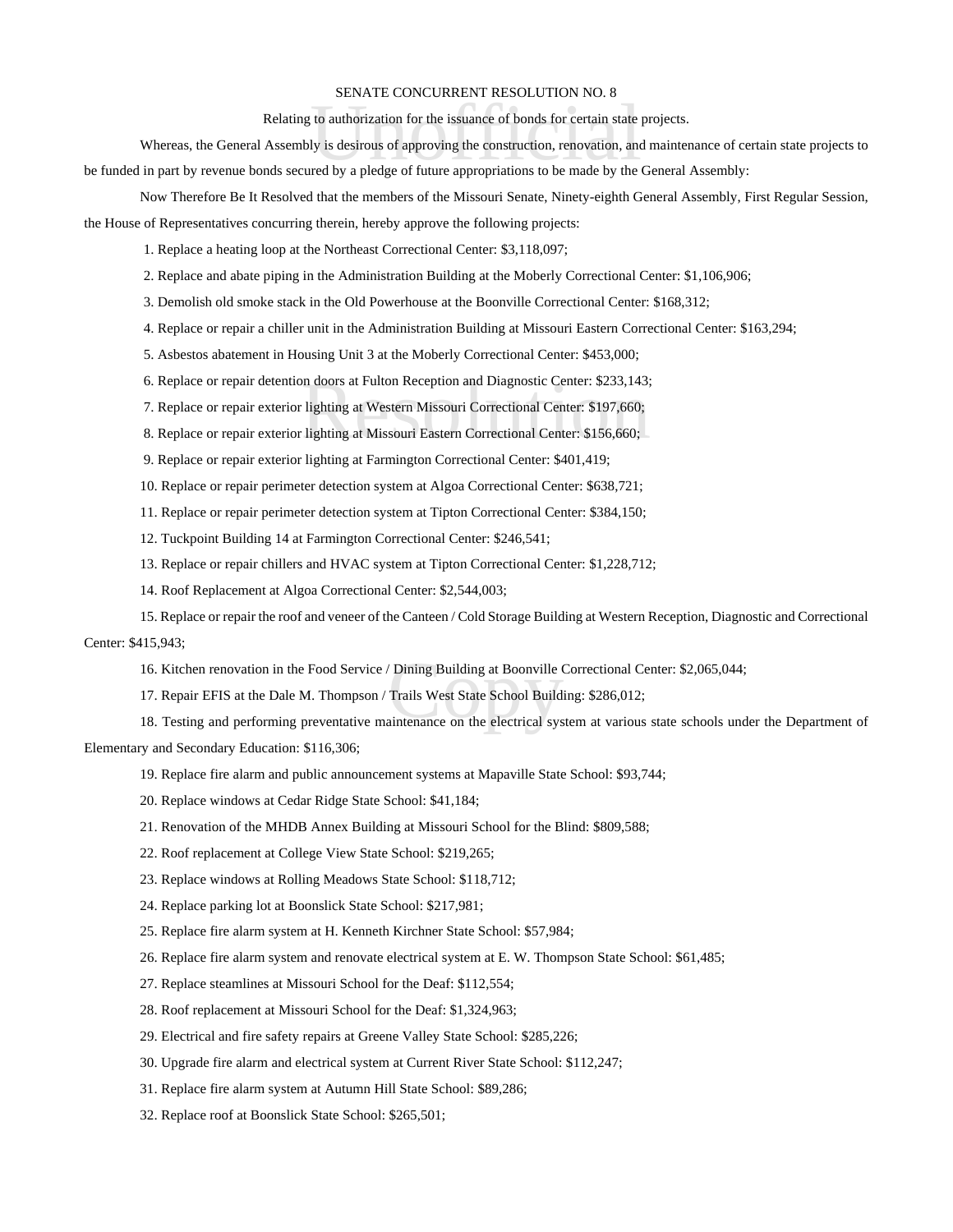- 33. Replace rooftop HVAC units at Mississippi Valley State School: \$287,701;
- Its at Mississippi vancy state senoof. \$207,701,<br>Iectrical improvements to the Coliseum at the Missouri State<br>Its at campgrounds at the Missouri State Fairgrounds: \$1,400,0<br>prinkler system in the Northwest Regional Youth C 34. Exterior renovations and electrical improvements to the Coliseum at the Missouri State Fairgrounds: \$1,476,500;
- 35. Utility upgrades to the west campgrounds at the Missouri State Fairgrounds: \$1,400,000;
- 36. Repair or replace the fire sprinkler system in the Northwest Regional Youth Center: \$193,157;
- 37. Replace or repair the hot water boiler in the Core Building / Multipurpose Building at Mount Vernon Treatment Center: \$73,909;
- 38. Replace the kitchen floor in the H Building at Camp Avery Park Camp: \$111,067;
- 39. Fire safety improvements at Missouri Hills Youth Center: \$304,590;

40. Replace doors, exit stairs, and floors and repair or paint walls and ceilings in Cottage #4 - Maintenance Building at Missouri Hills Youth Center: \$561,888;

- 41. Replace HVAC and FTC in the Core Building at Fulton Treatment Center: \$249,400;
- 42. Replace or repair the emergency generator at Camp Avery Park Camp: \$252,445;
- 43. Repair or replace doors, stairs, floors, windows, walls, ceilings, and foundation of Cottage #7 Spanish Lake at Missouri Hills<br>nter: \$267,583;<br>44. Replace roof at W. E. Sears Youth Center: \$136,059;

## Youth Center: \$267,583;

- 44. Replace roof at W. E. Sears Youth Center: \$136,059;
- 45. Replace HVAC systems in the School Building at Missouri Hills Youth Center: \$511,610;
- 46. Replace roofs at Missouri Hills Youth Center: \$560,531;
- 47. Replace roofs at Fulton Treatment Center: \$240,535;
- 48. Renovations to Cottage #9 Twin Rivers at Missouri Hills Youth Center: \$256,056;
- 49. Building improvements to the Langsford House Building at Langsford House Youth Center: \$251,536;
- 50. Upgrade HVAC controls in the Gulhman and Hearnes Buildings at Fulton State Hospital: \$1,147,048;
- 51. Upgrade electrical feeders at Fulton State Hospital: \$959,719;
- 52. Replace boiler equipment in the Danny Staples Building at Southeast Missouri Mental Health Center: \$211,501;
- 
- 54. Replace or repair a 3-way valve for loop at the Center for Behavioral Medicine in Kansas City: \$290,967;
- 53. Replace or repair door locksets in the Main Building at St. Louis Psychiatric Rehabilitation Center: \$761,908;<br>54. Replace or repair a 3-way valve for loop at the Center for Behavioral Medicine in Kansas City: \$290,967 55. Replace HVAC system in the Main Building at Hawthorn Children's Psychiatric Hospital: \$7,108,290;
- 56. Replace door security in the Rehabilitation Center at Northwest Missouri Psychiatric Rehabilitation Center: \$94,707;
- 57. Replace cooling tower for the Rehabilitation Center Building at St. Louis Psychiatric Rehabilitation Center: \$237,000;
- 58. Upgrade HVAC direct digital controls in the Rehabilitation Center at Northwest Missouri Psychiatric Rehabilitation Center:

# \$1,543,967;

59. Replace or repair the rooftop units, VAV's and DDC at the Kansas City Regional Office of the Department of Mental Health:

#### \$1,074,224;

- 60. Replace security gate operations at Fulton State Hospital: \$190,501;
- 61. Renovate the office area in the Blair Building at Missouri Sexual Offender Treatment Center in Farmington: \$745,501;
- 62. Replace shingle and flat roof of the Springfield Regional Office of the Department of Mental Health: \$512,796;
- 63. Replace roofs of Group Homes 1 through 6 at Northwest Missouri Psychiatric Rehabilitation Center: \$128,335;
- 64. Exterior renovations to the Harry S. Truman State Office Building: \$6,676,294;
- 65. Upgrade the fire system in the Supreme Court Building: \$579,800;
- 66. Replace fire alarm system in the Professional Registration Building: \$372,408;
- 67. Replace fire alarm system in the Howerton State Office Building: \$928,385;
- 68. Replace or repair the fire alarm system in the Jennings State Office Building: \$159,872;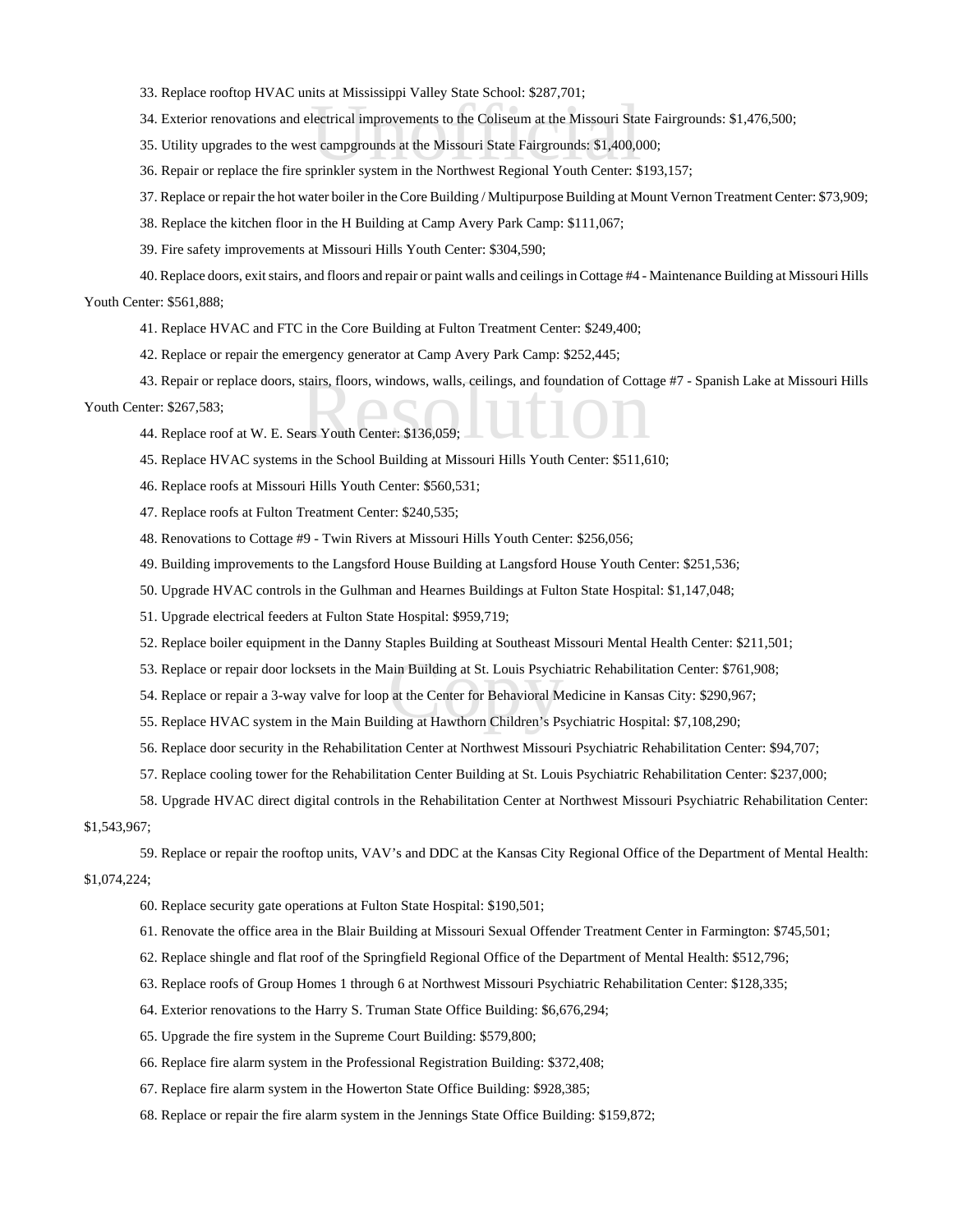69. Replace or repair the fire alarm system in the North St. Louis County Service Center: \$152,592;

on dioxide fire suppression system in the Petroleum/Octan<br>its at the St. Louis State Office Building: \$524.160: 70. Replace or repair the carbon dioxide fire suppression system in the Petroleum/Octane Laboratory at the George Washington Carver State Office Building: \$154,802;

71. Replace HVAC rooftop units at the St. Louis State Office Building: \$524,160;

72. Replace entrance doors to the Harry S. Truman State Office Building and the Jefferson State Office Building: \$610,950;

73. Install boiler in the Governor's Mansion: \$233,511;

74. Replace boilers and equipment at the Prince Hall Family Support Center: \$891,000;

75. Replace or repair the three cell cooling tower at the Fletcher Daniels State Office Building: \$533,560;

76. Replace the HVAC rooftop unit at the South St. Louis County Service Center: \$523,998;

77. Replace or repair the building automation system at the Landers State Office Building: \$512,702;

78. Replace or repair the building automation system at the Penney State Office Building: \$279,467;

79. Expand the electrical system at the Harry S. Truman State Office Building: \$290,967;

tem at the Harry S. Truman State Office Building: \$290,967;<br>Il systems, fire alarm systems, HVAC systems, plumbing system<br>ans Commission veterans homes in Cape Girardeau, St. James 80. Replace or repair nurse call systems, fire alarm systems, HVAC systems, plumbing systems, kitchens, laundries, interior finishes,

and exterior finishes of Missouri Veterans Commission veterans homes in Cape Girardeau, St. James, Mexico, and St. Louis: \$14,500,000;

81. Repairs or renovations to the State Capitol Building: \$40,000,000;

82. Repairs or renovations to the State Capitol Annex: \$35,000,000;

Be It Further Resolved that the members of the Missouri General Assembly hereby approve the following projects at state parks and state historic sites:

1. In the Central Region, a total of \$3,208,7000 on the following projects:

(1) Facility renovation and repair, infrastructure upgrade, and renovation of Civilian Conservation Corps structures at Arrow Rock State Historic Site: \$1,285,000;

(2) Infrastructure upgrades at Bothwell Lodge State Historic Site: \$50,000;

(3) Infrastructure upgrades at Finger Lakes State Park: \$1,753,700; and

(4) Infrastructure upgrades at Van Meter State Park: \$120,000;

(3) Infrastructure upgrades at Finger Lakes State Park: \$1,753,700; and<br>(4) Infrastructure upgrades at Van Meter State Park: \$120,000;<br>2. In the Lakes Region, a total of \$14,750,000 on the following projects:

(1) Facility renovation and repair, infrastructure upgrade, and renovation of Civilian Conservation Corps structures at Bennett Springs

State Park: \$3,480,000;

(2) Infrastructure upgrades and renovation of Civilian Conservation Corps structures and related site structures at Lake fo the Ozarks

State Park: \$6,515,000;

(3) Infrastructure upgrades at Pomme de Terre State Park: \$565,000;

(4) Facility renovation and repair at Prairie State Park: \$150,000;

(5) Infrastructure upgrades and renovation of Civilian Conservation Corps structures at Roaring River State Park: \$3,350,000;

(6) Infrastructure upgrades at Stockton State Park: \$160,000; and

(7) Infrastructure upgrades at Table Rock State Park: \$530,000;

3. In the Northeast Region, a total of \$10,085,000 on the following projects:

(1) Infrastructure upgrades at Battle of Athens State Historic Site: \$70,000;

(2) Infrastructure upgrades and renovation of Civilian Conservation Corps structures at Crowder State Park: \$785,000;

(3) Infrastructure upgrades and renovation of Civilian Conservation Corps structures and related site structures at Cuivre River State Park: \$3,070,000;

(4) Infrastructure upgrades at Graham Cave State Park: \$35,000;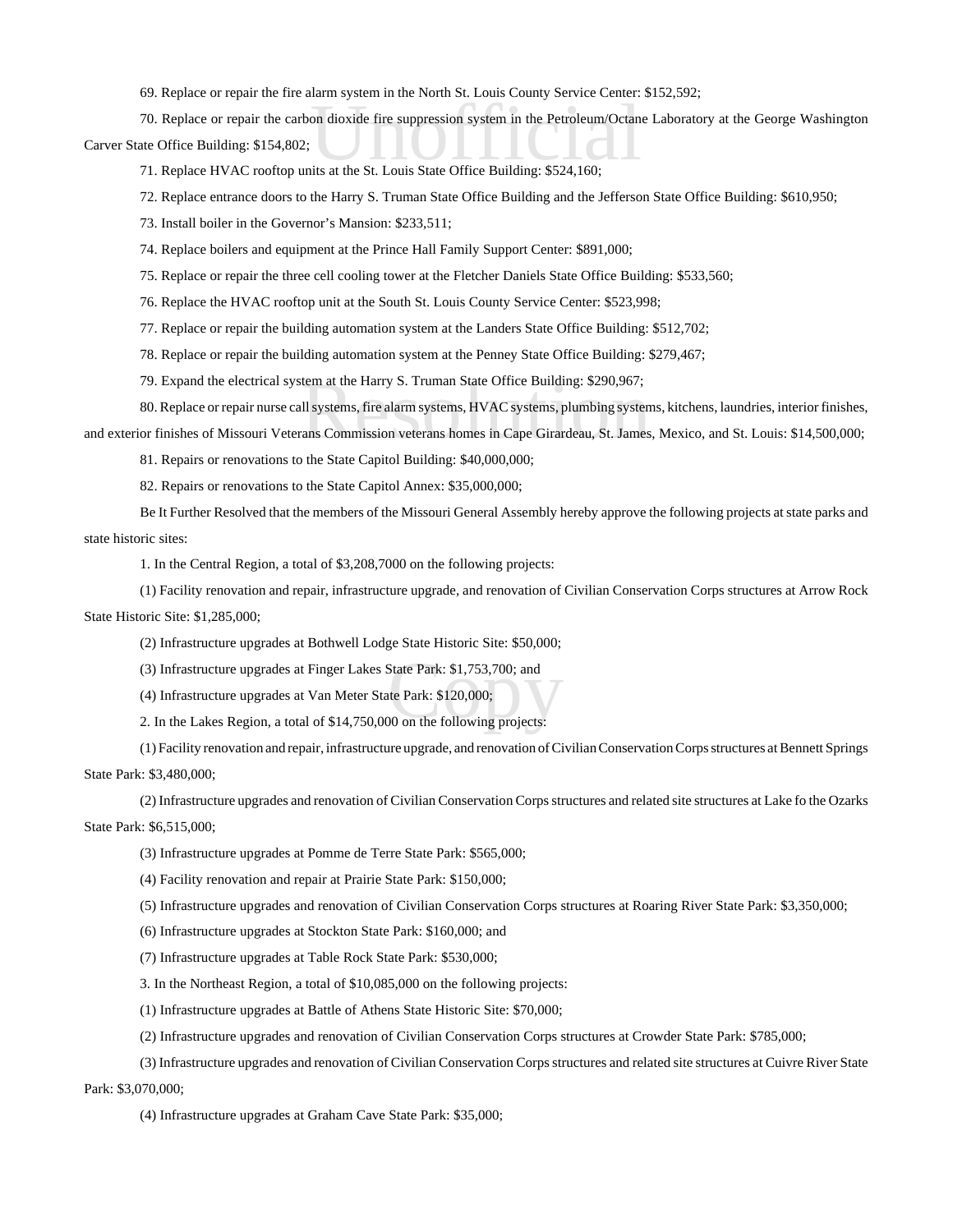(5) Infrastructure upgrades and renovation of Civilian Conservation Corps structures at Mark Twain State Park: \$425,000;

validation of Elyman Conservation Corps structures at Mark Twain Birthplace State Historic Site: \$750,000<br>I renovation of Civilian Conservation Corps structures at Pe<br>Thousand Hills State Park: \$3.360.00: (6) Facility renovation and repair at Mark Twain Birthplace State Historic Site: \$750,000;

(7) Infrastructure upgrades and renovation of Civilian Conservation Corps structures at Pershing State Park: \$545,000;

(8) Infrastructure upgrades at Thousand Hills State Park: \$3,360,00;

(9) Facility renovation and repair at Union Covered Bridge State Historic Site: \$800,000; and

(10) Infrastructure upgrades at Wakonda State Park: \$245,000;

4. In the Kansas City Region, a total of \$3,500,000 on the following projects:

(1) Infrastructure upgrades at Confederate Memorial State Historic Site: \$85,000;

(2) Infrastructure upgrades and renovation of Civilian Conservation Corps structures and related site structures at Knob Noster State

Park: \$2,115,000;

(3) Infrastructure upgrades and renovation of Civilian Conservation Corps structures at Lewis and Clark State Park: \$360,000;

(4) Infrastructure upgrades at Wallace State Park: \$140,000; and

(5) Infrastructure upgrades at Weston Bend State Park: \$800,000;

t Wallace State Park: \$140,000; and<br>t Weston Bend State Park: \$800,000;<br>total of \$7,765,000 on the following projects: 5. In the Southeast Region, a total of \$7,765,000 on the following projects:

(1) Infrastructure upgrades at Fort Davidson / Battle of Pilot Knob State Historic Site: \$100,000;

(2) Infrastructure upgrades at Lake Wappapello State Park: \$195,000;

(3) Facility renovation and repair, infrastructure upgrade, and renovation of Civilian Conservation Corps structures at Montauk State

Park: \$1,825,000;

(4) Facility renovation and repair at Onondaga Cave State Park: \$750,000;

(5) Facility renovation and repair, infrastructure upgrades, and renovation of Civilian Conservation Corps structures and related sites

structures at Sam A. Baker State Park: \$4,490,000; and

(6) Infrastructure upgrades at Trail of Tears State Park: \$405,000; and

6. In the St. Louis Region, a total of \$9,775,000 on the following projects:

000 on the following projects:<br>Civilian Conservation Corps str (1) Infrastructure upgrades and renovation of Civilian Conservation Corps structures at Dr. Edmunds A. Babler Memorial State Park:

### \$4,605,000;

(2) Infrastructure upgrades at Castlewood State Park: \$205,000;

(3) Infrastructure upgrades at Hawn State Park: \$500,000;

(4) Infrastructure upgrades and renovation of Civilian Conservation Corps structures and related site structures at Meramec State Park:

\$2,460,000;

(5) Facility renovation and repair at Scott Joplin House State Historic Site: \$100,000;

(6) Infrastructure upgrades at St. Francois State Park: \$160,000;

(7) Infrastructure upgrades at St. Joe State Park: \$195,000; and

(8) Infrastructure upgrades, renovation of Civilian Conservation Corps structures and related site structures at Washington State Park:

# \$1,550,000; and

Be It Further Resolved that amounts not spent on a state park or state historic site project may be expended on other state park or state historic site projects in the same region; and

Be It Further Resolved that the members of the Missouri General Assembly state the intent of the General Assembly, during each fiscal year of the state during the term of such revenue bonds, to appropriate funds sufficient to pay the debt service on such revenue bonds; and

Be It Further Resolved that the members of the Missouri General Assembly authorize and direct the Office of Administration and